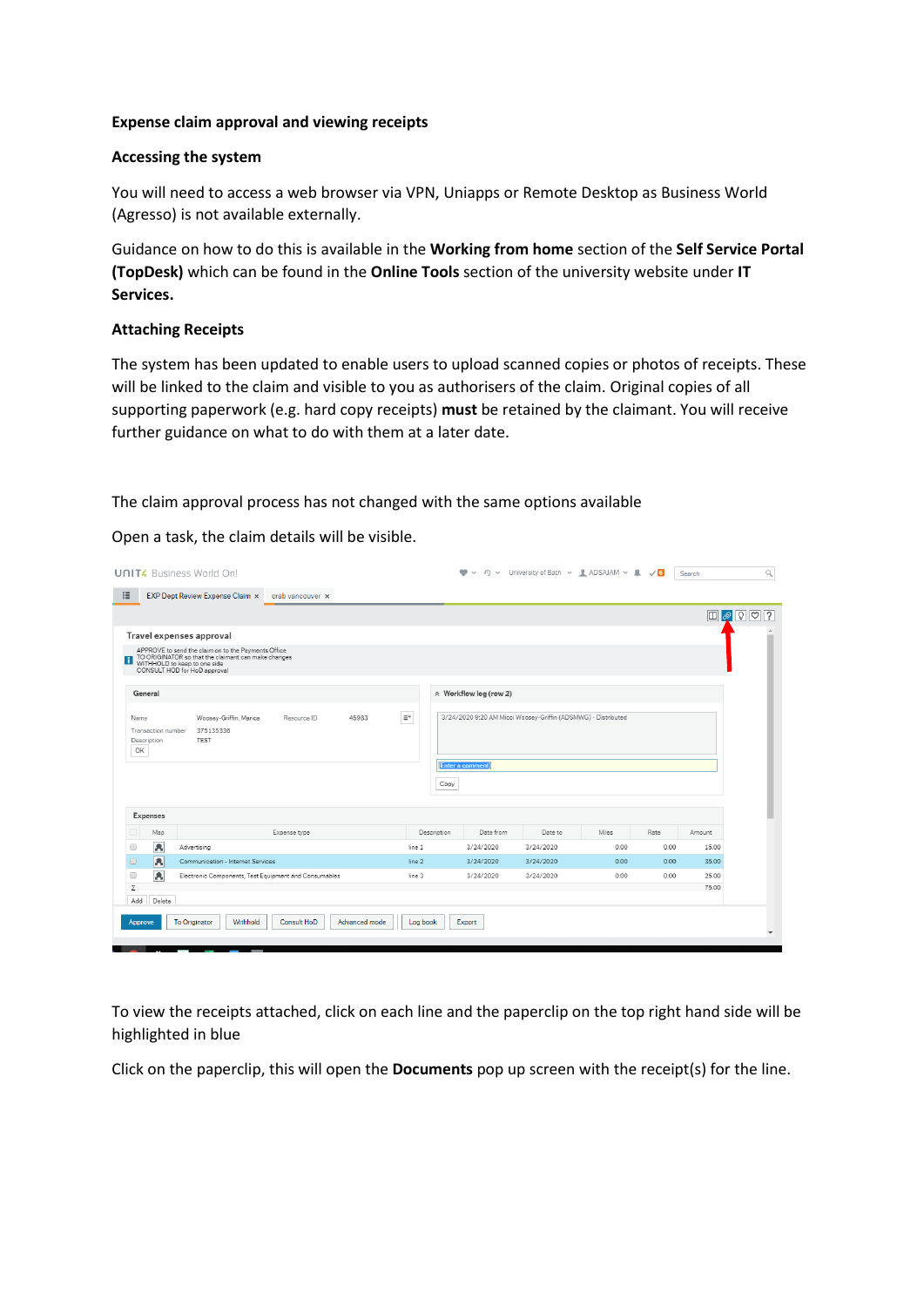| aguat.bath.ac.uk/BusinessWorld/<br>C<br>$\rightarrow$<br>⇧<br><b>000</b> BBC - Home Staff   University of UK Unit4 Customer Par > TOPdesk - Home Sp Home - Finance Pro Sp Corporate Systems<br><b>H</b> Apps | $\mathbf e$ o<br>$\pi$<br>$O_{\mathbf{T}}$<br>Other bookmarks                                                         |
|--------------------------------------------------------------------------------------------------------------------------------------------------------------------------------------------------------------|-----------------------------------------------------------------------------------------------------------------------|
|                                                                                                                                                                                                              |                                                                                                                       |
| <b>UNIT4</b> Business World On!                                                                                                                                                                              | 49 v University of Bath v <u>· ●</u> ADSAJAM v · ● √ O<br>$\mathbf{w}$ .<br>$\hfill\ensuremath{\mathsf{Q}}$<br>Search |
| EXP Dept Review Expense Claim x<br>crab vancouver x                                                                                                                                                          |                                                                                                                       |
|                                                                                                                                                                                                              |                                                                                                                       |
| Trav                                                                                                                                                                                                         | $\times$                                                                                                              |
| Documents 2<br>AP<br>TO<br>WI<br>$\mathbf{H}$                                                                                                                                                                | Change view $\equiv$ $\equiv$ $\equiv$<br>Actions $\vert \mathbf{=}% \rangle$                                         |
| CC<br>п<br>Ger<br>Add a document<br>Nam<br>butchart gardens<br>Trans<br>Desc<br>OK                                                                                                                           |                                                                                                                       |
| Exp                                                                                                                                                                                                          |                                                                                                                       |
|                                                                                                                                                                                                              |                                                                                                                       |
|                                                                                                                                                                                                              |                                                                                                                       |
|                                                                                                                                                                                                              |                                                                                                                       |
| $\Sigma$                                                                                                                                                                                                     |                                                                                                                       |
| Add<br>Add a document                                                                                                                                                                                        | 1 attached documents                                                                                                  |
| Approv                                                                                                                                                                                                       |                                                                                                                       |

## Click on the thumbnail to open the receipt in the Documents screen



To open the receipt in a separate tab, **right click** on the receipt and select **View in separate tab**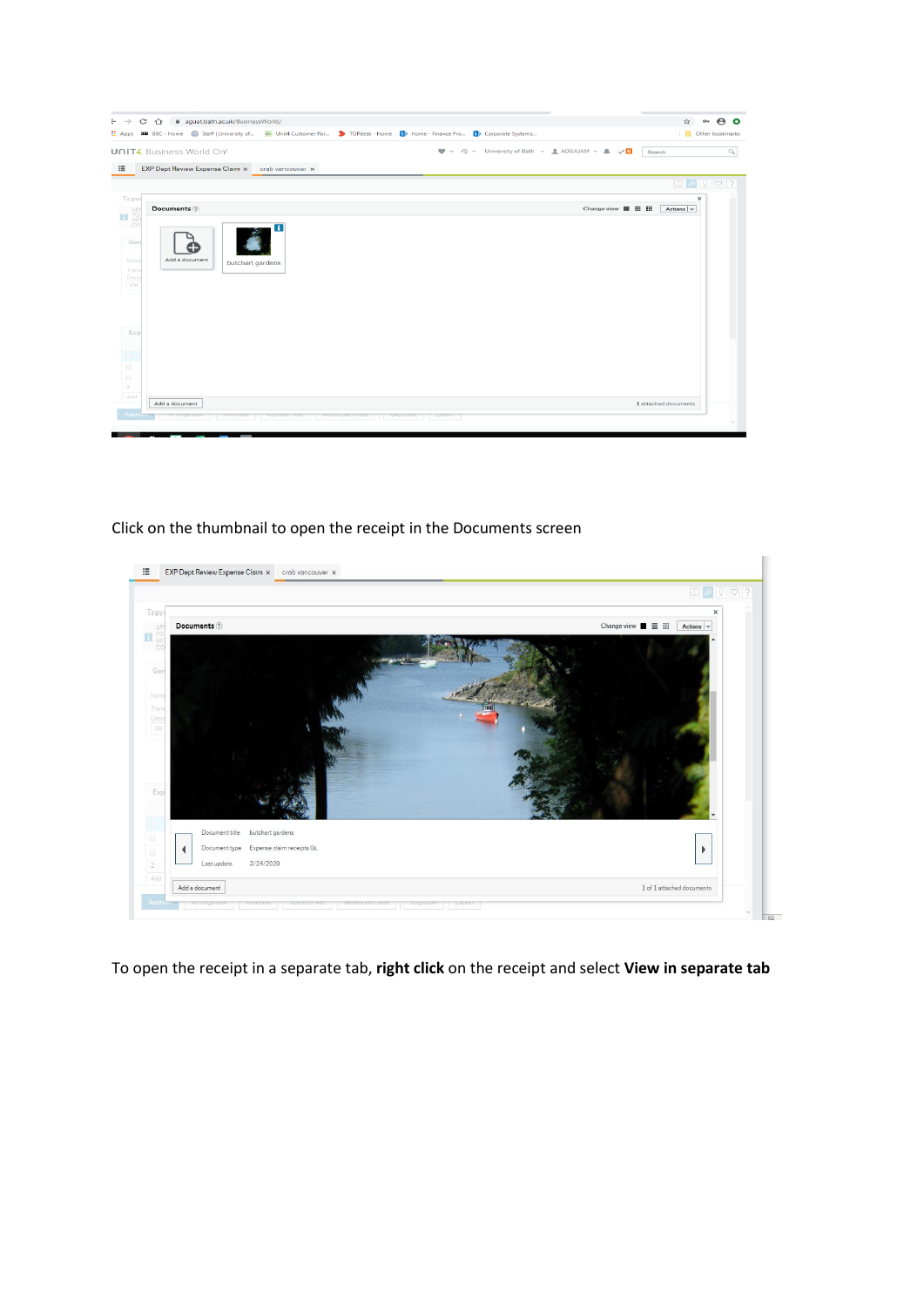| <b>UNIT4</b> Business World On!                                                                       |                                                  | 49 v University of Bath v & ADSAJAM v & v 6<br>$\bullet$<br>$\checkmark$ | Search                                                                        |
|-------------------------------------------------------------------------------------------------------|--------------------------------------------------|--------------------------------------------------------------------------|-------------------------------------------------------------------------------|
|                                                                                                       |                                                  |                                                                          |                                                                               |
|                                                                                                       | EXP Dept Review Expense Claim x crab vancouver x |                                                                          |                                                                               |
|                                                                                                       |                                                  |                                                                          | $\boxed{\blacksquare}\ \mathscr{D}\ \boxed{?}\ \boxed{\heartsuit}\ \boxed{?}$ |
| Trav<br>Documents 2                                                                                   |                                                  | Change view $\blacksquare \equiv \blacksquare$                           | ×                                                                             |
| $\begin{array}{c}\n\begin{array}{c}\n\text{APF} \\ \text{TO} \\ \text{WIT}\n\end{array}\n\end{array}$ |                                                  |                                                                          | Actions $\vert \mathbf{v} \vert$                                              |
| CO                                                                                                    |                                                  |                                                                          |                                                                               |
|                                                                                                       |                                                  |                                                                          |                                                                               |
| Ger                                                                                                   |                                                  |                                                                          |                                                                               |
| Add a document<br>Nam                                                                                 |                                                  |                                                                          |                                                                               |
| Trans                                                                                                 | butcha Add a document                            |                                                                          |                                                                               |
| Desc                                                                                                  | Print<br>Save local copy                         |                                                                          |                                                                               |
| OK                                                                                                    | Check out                                        |                                                                          |                                                                               |
|                                                                                                       | Check in                                         |                                                                          |                                                                               |
|                                                                                                       | Undo checkout                                    |                                                                          |                                                                               |
|                                                                                                       | View in separate tab                             |                                                                          |                                                                               |
| Exp                                                                                                   | Show all revisions                               |                                                                          |                                                                               |
|                                                                                                       | Properties                                       |                                                                          |                                                                               |
|                                                                                                       | Create template                                  |                                                                          |                                                                               |
|                                                                                                       | Request maintenance                              |                                                                          |                                                                               |
|                                                                                                       | Delete                                           |                                                                          |                                                                               |
|                                                                                                       |                                                  |                                                                          |                                                                               |

Another tab will open with the document enabling you to view both the image and the claim. Use the split screen option on the righthand side to see both simultaneously